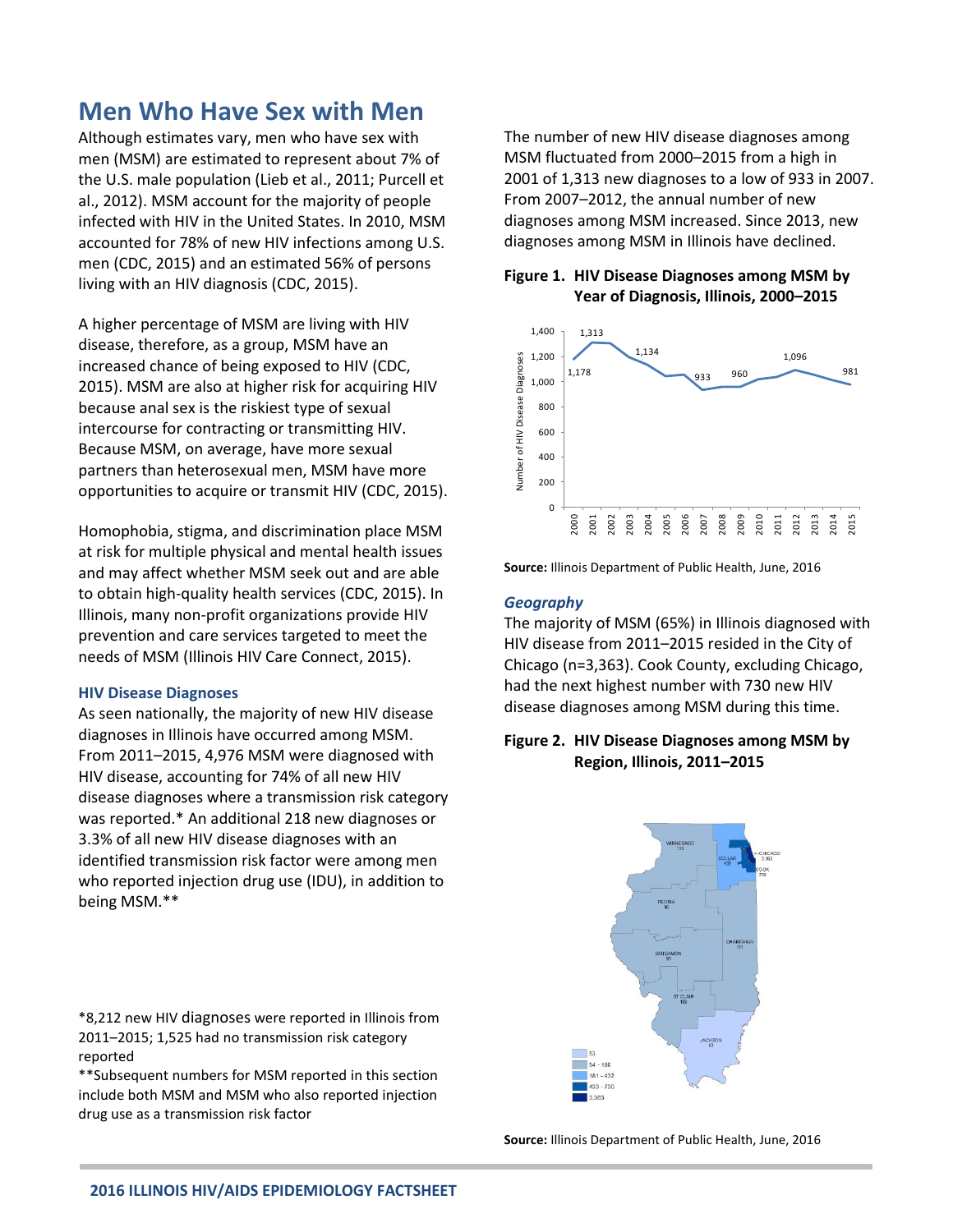## *Race/Ethnicity*

Among MSM, the highest proportion (44%) of new HIV disease diagnoses in Illinois from 2011–2015 were among non-Hispanic (NH) black men. NH black MSM have a greater risk of being exposed to HIV as sexual partners tend to be other men of the same race in a population with higher HIV prevalence. Additionally, lack of awareness of positive HIV status and factors such as limited access to and use of quality health care, can increase risk for transmission in this population (CDC, 2014a).

## **Figure 3. HIV Disease Diagnoses among MSM by Race/Ethnicity, Illinois, 2011–2015**



**Source:** Illinois Department of Public Health, June, 2016

## *Age at Diagnosis*

Young MSM are particularly vulnerable to HIV infection. Nationally, in 2011, among adolescent males aged 13–19 years, approximately 93% of diagnosed HIV infections were from male-to-male sexual contact (CDC, 2014c). Adolescents accounted for 6% of new HIV diagnoses in Illinois from 2011- 2015. Young adults aged 20–29 years accounted for 46% of new diagnoses from 2011–2015.

# **Figure 4. HIV Disease Diagnoses among MSM by Age at Diagnosis, Illinois, 2011–2015**



**Source:** Illinois Department of Public Health, June, 2016

#### *Age at Diagnosis and Race/Ethnicity*

NH black MSM were more likely to be diagnosed at a younger age than either Hispanic or NH white MSM. Among NH black MSM, 67% were diagnosed with HIV before age 30, compared to 47% of Hispanic MSM and 34% of NH white MSM. Higher HIV diagnosis rates among young, NH black MSM have also been found nationally (CDC, 2014a). Although the reasons for this disparity are not fully understood, possible factors include inadequate prevention education; limited awareness of infection; low perception of risk; alcohol and illegal drug use; and feelings of rejection and isolation due to bullying, harassment or family disapproval (CDC, 2014c). Targeted testing efforts among NH black MSM may also lead to earlier diagnosis than among other racial/ethnic groups.

# **Figure 5. Distribution of HIV Disease Diagnoses among MSM by Age at Diagnosis and Race/Ethnicity, Illinois, 2011–2015**



**Source:** Illinois Department of Public Health, June, 2016

#### **Persons Living with HIV Disease**

Determining the overall prevalence of HIV infection among MSM is difficult. One study conducted in 20 U.S. metropolitan statistical areas with the largest burden of AIDS found that 18% of MSM in the study were HIV positive (Wejnert et al., 2013). Prevalence rates were highest among MSM ≥40 years (26%) and among NH black MSM of all ages (30%) (Wejnert et al., 2013).

The number of MSM living with HIV disease in Illinois has more than doubled since 2000. This increase reflects ongoing transmission of HIV in this population, as well as improved life expectancy of individuals diagnosed with HIV disease due to improved care and treatment. MSM accounted for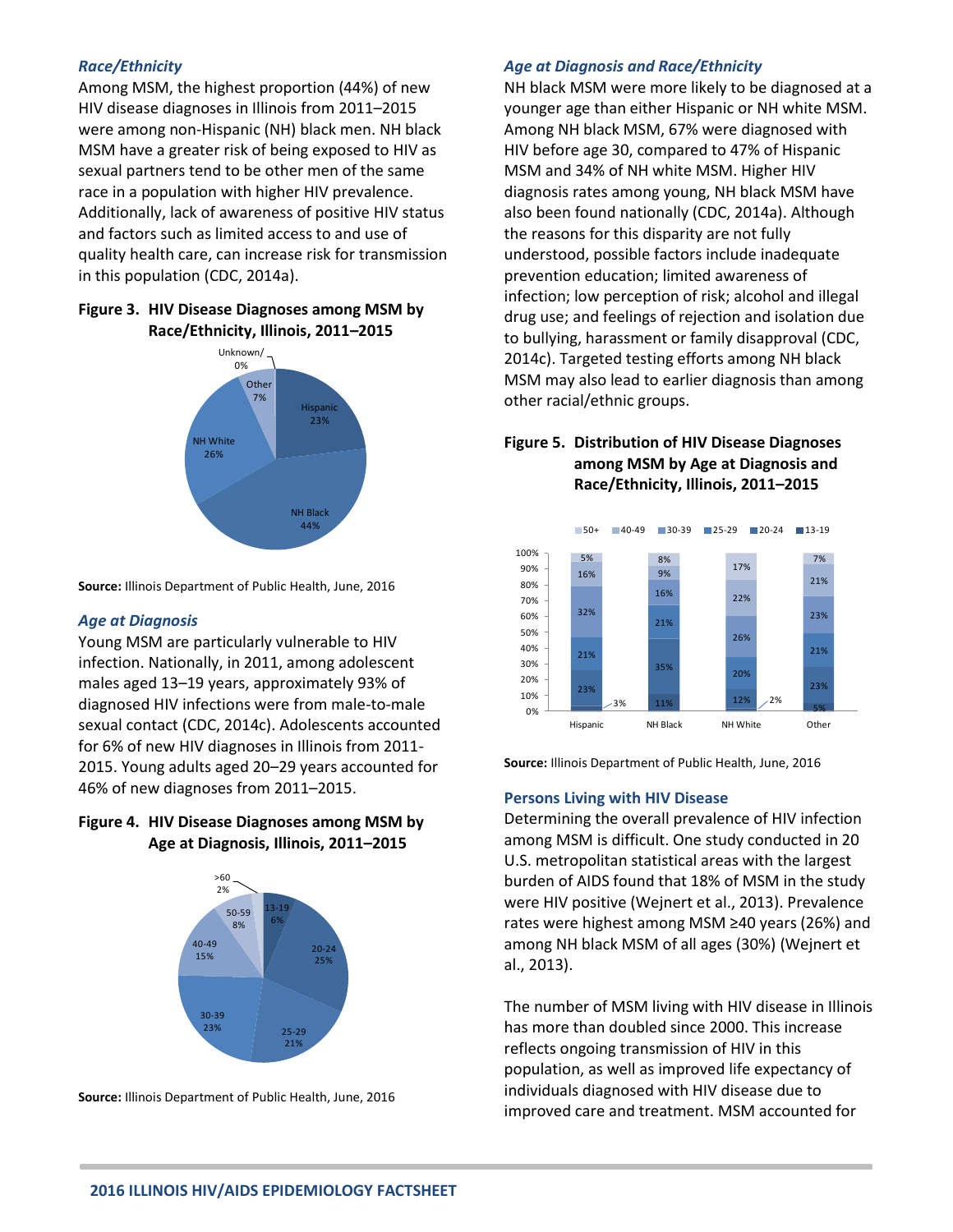58% of all persons living with HIV disease in Illinois at the end of 2015.

# **Figure 6. Number of MSM Living with HIV Disease by Year, Illinois, 2000–2015**



**Source:** Illinois Department of Public Health, June, 2016

### **AIDS Diagnoses**

Among Illinois MSM, the number of AIDS diagnoses, or persons infected with HIV that have progressed to AIDS, decreased from 2000–2015, with a large decline between 2013 and 2015 (Figure 7). This decline may reflect targeted testing efforts among MSM resulting in early HIV diagnosis and efforts to improve linkage to care to prevent progression to AIDS.

# **Figure 7. AIDS Diagnoses among MSM by Year of Diagnosis, Illinois, 2000–2015**



**Source:** Illinois Department of Public Health, June, 2016

#### **Mortality**

Despite the increased number of MSM living with HIV in Illinois, the number of deaths among MSM has declined since the peak in 1994 when 1,066 MSM living with HIV disease died. In 2015, according to preliminary estimates, 158 deaths occurred

among MSM living with HIV disease in Illinois. This is the lowest number of HIV deaths among MSM since 1985.

### **Figure 8. Deaths among MSM Living with HIV Disease by Year of Death, Illinois, 1990– 2015**



**Source:** Illinois Department of Public Health, June, 2016

In 2015, 63% of deaths among Illinois MSM living with HIV disease were among men aged 50 years and older. There were no deaths reported among youth <25 years living with HIV disease in 2015.

# **Figure 9. Deaths among MSM with Diagnosed HIV Disease by Age at Death, Illinois, 2015**



**Source:** Illinois Department of Public Health, April, 2015

Prior to 2009, deaths among Illinois MSM living with HIV disease primarily occurred among men between the ages of 30–49 years. Since 2009, the majority of deaths have been among men aged 50 years and older. However, deaths in this age group have been declining since peaking in 2011.